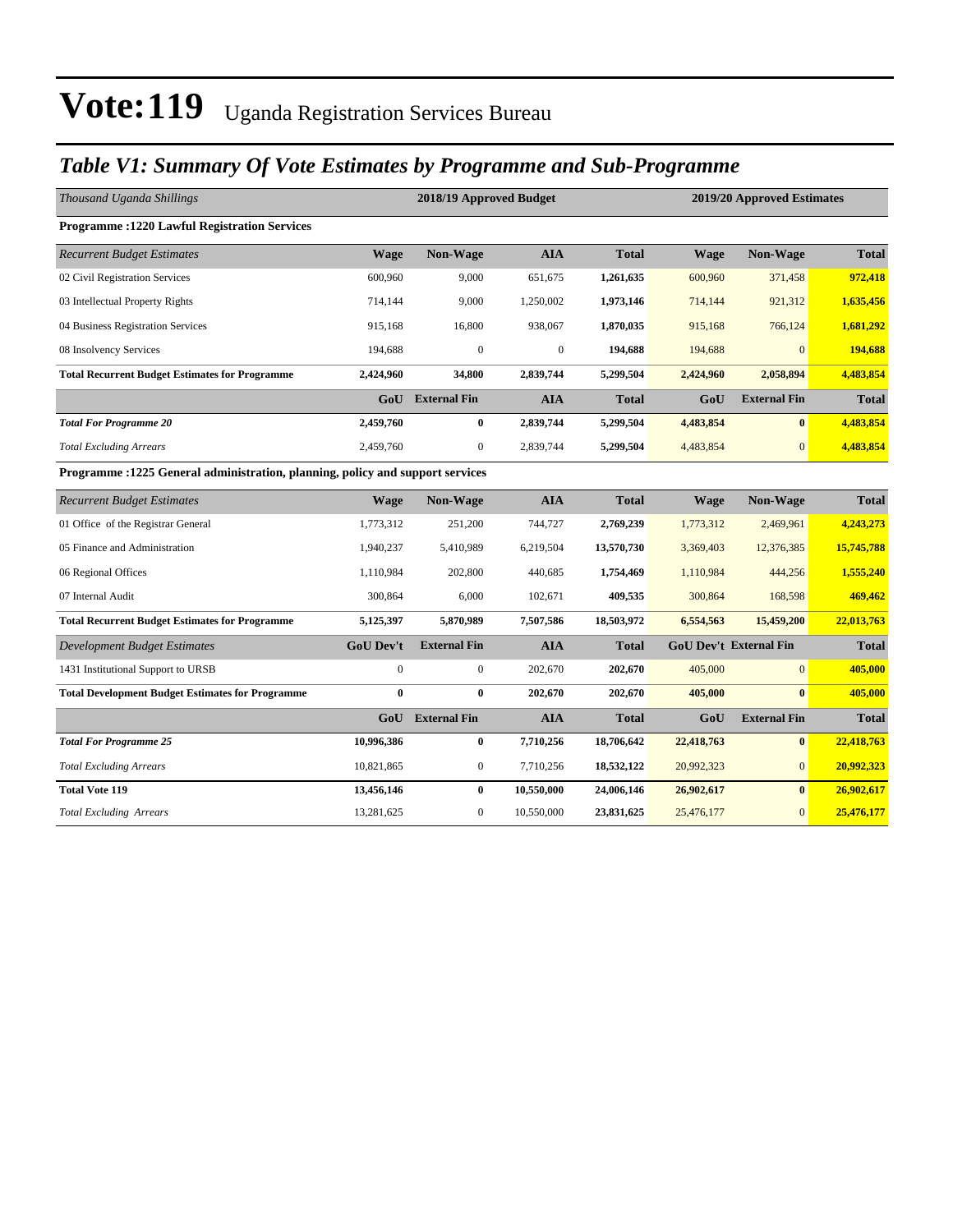## *Table V2: Summary Vote Estimates by Item*

| Thousand Uganda Shillings                                   |                  | 2018/19 Approved Budget |            |              | 2019/20Approved Estimates |                     |              |
|-------------------------------------------------------------|------------------|-------------------------|------------|--------------|---------------------------|---------------------|--------------|
|                                                             | GoU              | <b>External Fin</b>     | AIA        | <b>Total</b> | GoU                       | <b>External Fin</b> | <b>Total</b> |
| <b>Employees, Goods and Services (Outputs Provided)</b>     | 13,281,625       | 0                       | 10,347,330 | 23,628,955   | 25,071,177                | $\bf{0}$            | 25,071,177   |
| 211102 Contract Staff Salaries                              | 7,550,357        | 0                       | $\bf{0}$   | 7,550,357    | 8,979,523                 | $\bf{0}$            | 8,979,523    |
| 211103 Allowances (Inc. Casuals, Temporary)                 | 171,600          | $\bf{0}$                | 1,825,200  | 1,996,800    | 3,017,239                 | $\bf{0}$            | 3,017,239    |
| 212101 Social Security Contributions                        | 726,750          | $\bf{0}$                | $\bf{0}$   | 726,750      | 843,772                   | $\bf{0}$            | 843,772      |
| 213001 Medical expenses (To employees)                      | 201,865          | $\boldsymbol{0}$        | 553,635    | 755,500      | 758,112                   | $\bf{0}$            | 758,112      |
| 213002 Incapacity, death benefits and funeral expenses      | $\bf{0}$         | $\boldsymbol{0}$        | $\bf{0}$   | $\bf{0}$     | 22,267                    | $\bf{0}$            | 22,267       |
| 213004 Gratuity Expenses                                    | 1,816,875        | $\bf{0}$                | 331,532    | 2,148,407    | 2,080,941                 | $\bf{0}$            | 2,080,941    |
| 221001 Advertising and Public Relations                     | $\boldsymbol{0}$ | $\boldsymbol{0}$        | 687,850    | 687,850      | 495,950                   | $\bf{0}$            | 495,950      |
| 221002 Workshops and Seminars                               | 0                | $\bf{0}$                | 1,112,185  | 1,112,185    | 1,061,039                 | $\bf{0}$            | 1,061,039    |
| 221003 Staff Training                                       | 50,400           | $\boldsymbol{0}$        | 491,299    | 541,699      | 415,154                   | $\bf{0}$            | 415,154      |
| 221004 Recruitment Expenses                                 | 0                | $\boldsymbol{0}$        | 30,000     | 30,000       | 30,000                    | $\bf{0}$            | 30,000       |
| 221008 Computer supplies and Information Technology<br>(TT) | 0                | $\bf{0}$                | 404,150    | 404,150      | 1,189,790                 | $\bf{0}$            | 1,189,790    |
| 221009 Welfare and Entertainment                            | 188,400          | $\boldsymbol{0}$        | 50,250     | 238,650      | 945,245                   | $\bf{0}$            | 945,245      |
| 221011 Printing, Stationery, Photocopying and Binding       | 154,652          | $\boldsymbol{0}$        | 431,072    | 585,723      | 674,734                   | $\bf{0}$            | 674,734      |
| 221012 Small Office Equipment                               | 6,000            | $\bf{0}$                | 13,955     | 19,955       | 6,705                     | $\bf{0}$            | 6,705        |
| 221017 Subscriptions                                        | $\bf{0}$         | $\boldsymbol{0}$        | $\bf{0}$   | $\bf{0}$     | 96,615                    | $\bf{0}$            | 96,615       |
| 222003 Information and communications technology<br>(ICT)   | 10,000           | $\boldsymbol{0}$        | 139,640    | 149,640      | 373,400                   | $\bf{0}$            | 373,400      |
| 223003 Rent – (Produced Assets) to private entities         | 1,879,000        | $\boldsymbol{0}$        | 2,336,478  | 4,215,478    | 1,456,759                 | $\bf{0}$            | 1,456,759    |
| 223004 Guard and Security services                          | 135,000          | $\boldsymbol{0}$        | $\bf{0}$   | 135,000      | 115,200                   | $\bf{0}$            | 115,200      |
| 223005 Electricity                                          | 40,000           | $\bf{0}$                | 140,000    | 180,000      | 216,000                   | $\bf{0}$            | 216,000      |
| 224004 Cleaning and Sanitation                              | 96,000           | $\bf{0}$                | $\bf{0}$   | 96,000       | 90,000                    | $\bf{0}$            | 90,000       |
| 224005 Uniforms, Beddings and Protective Gear               | 0                | $\bf{0}$                | 10,000     | 10,000       | 7,280                     | $\bf{0}$            | 7,280        |
| 225001 Consultancy Services- Short term                     | $\bf{0}$         | $\boldsymbol{0}$        | 55,000     | 55,000       | 197,394                   | $\bf{0}$            | 197,394      |
| 227001 Travel inland                                        | 29,727           | 0                       | 553,036    | 582,763      | 606,270                   | $\bf{0}$            | 606,270      |
| 227002 Travel abroad                                        | 0                | $\boldsymbol{0}$        | 696,858    | 696,858      | 460,888                   | $\bf{0}$            | 460,888      |
| 227004 Fuel, Lubricants and Oils                            | 135,000          | $\boldsymbol{0}$        | 441,000    | 576,000      | 543,300                   | $\bf{0}$            | 543,300      |
| 228002 Maintenance - Vehicles                               | 90,000           | $\bf{0}$                | 23,040     | 113,040      | 259,840                   | $\bf{0}$            | 259,840      |
| 228003 Maintenance – Machinery, Equipment $\&$<br>Furniture | $\bf{0}$         | $\bf{0}$                | 21,152     | 21,152       | 17,760                    | $\bf{0}$            | 17,760       |
| 282101 Donations                                            | 0                | $\boldsymbol{0}$        | $\bf{0}$   | $\bf{0}$     | 30,000                    | $\pmb{0}$           | 30,000       |
| 282102 Fines and Penalties/ Court wards                     | $\bf{0}$         | $\bf{0}$                | $\bf{0}$   | 0            | 80,000                    | $\bf{0}$            | 80,000       |
| <b>Investment (Capital Purchases)</b>                       | $\bf{0}$         | $\bf{0}$                | 202,670    | 202,670      | 405,000                   | $\bf{0}$            | 405,000      |
| 312203 Furniture & Fixtures                                 | $\bf{0}$         | $\bf{0}$                | $\bf{0}$   | 0            | 30,850                    | $\bf{0}$            | 30,850       |
| 312213 ICT Equipment                                        | $\boldsymbol{0}$ | $\boldsymbol{0}$        | 202,670    | 202,670      | 374,150                   | $\bf{0}$            | 374,150      |
| <b>Arrears</b>                                              | 174,520          | $\bf{0}$                | $\bf{0}$   | 174,520      | 1,426,440                 | $\bf{0}$            | 1,426,440    |
| 321605 Domestic arrears (Budgeting)                         | 174,520          | $\bf{0}$                | $\bf{0}$   | 174,520      | 1,426,440                 | $\bf{0}$            | 1,426,440    |
| <b>Grand Total Vote 119</b>                                 | 13,456,146       | $\bf{0}$                | 10,550,000 | 24,006,146   | 26,902,617                | $\bf{0}$            | 26,902,617   |
| <b>Total Excluding Arrears</b>                              | 13,281,625       | $\boldsymbol{0}$        | 10,550,000 | 23,831,625   | 25,476,177                | $\mathbf{0}$        | 25,476,177   |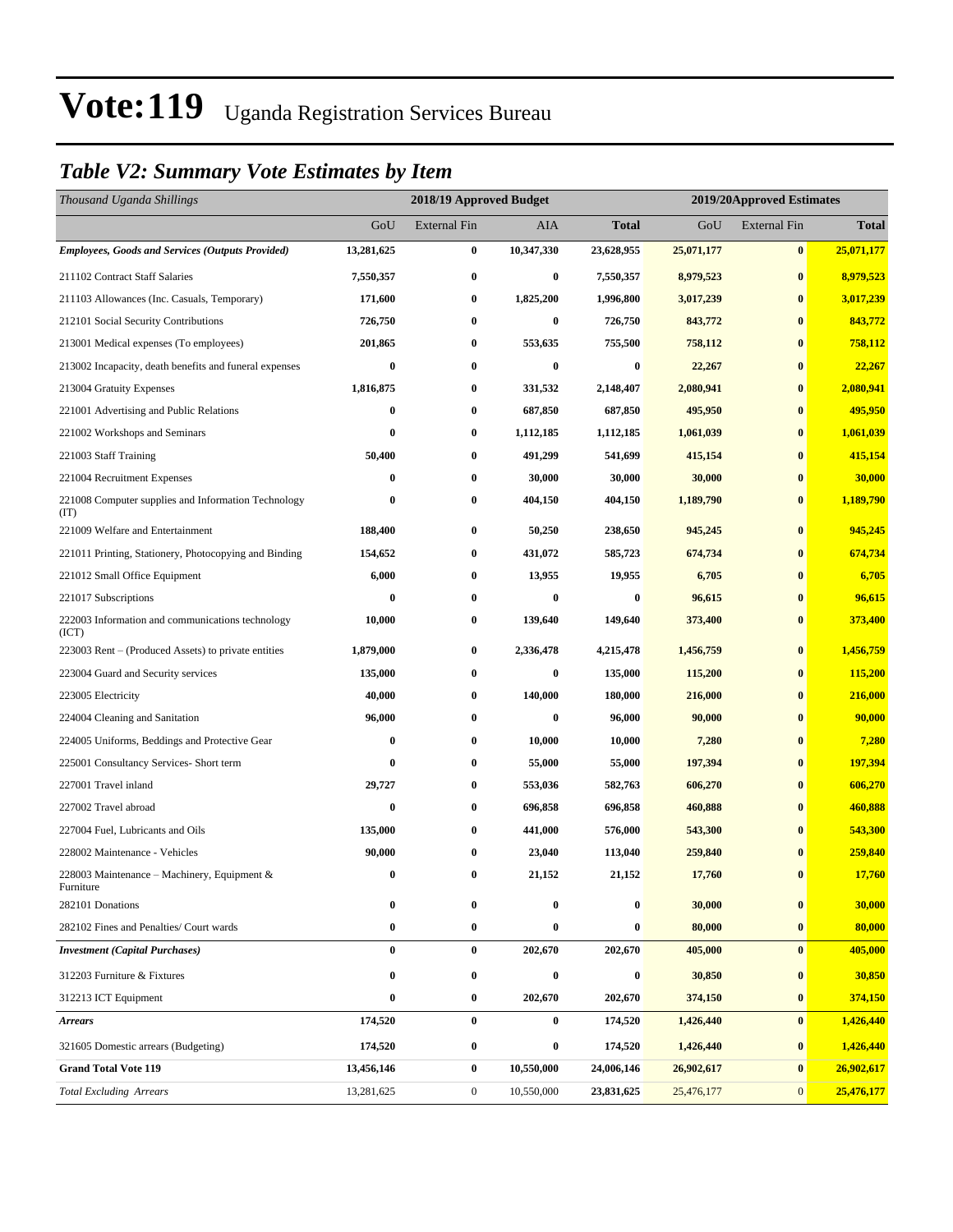## *Table V3: Detailed Estimates by Programme, Sub Programme, Output and Item*

#### *Programme :1220 Lawful Registration Services*

*Recurrent Budget Estimates*

#### **SubProgramme 02 Civil Registration Services**

| Thousand Uganda Shillings                                          |              | 2018/19 Approved Budget |                |              |                | 2019/20 Approved Estimates |                         |
|--------------------------------------------------------------------|--------------|-------------------------|----------------|--------------|----------------|----------------------------|-------------------------|
| <b>Outputs Provided</b>                                            | Wage         | Non Wage                | <b>AIA</b>     | <b>Total</b> | Wage           | Non Wage                   | <b>Total</b>            |
| Output 122001 Civil, Customary Marriages and Licensing of Churches |              |                         |                |              |                |                            |                         |
| 211102 Contract Staff Salaries                                     | 600,960      | $\mathbf{0}$            | $\overline{0}$ | 600,960      | 600,960        | $\overline{0}$             | 600,960                 |
| 221001 Advertising and Public Relations                            | $\mathbf{0}$ | $\mathbf{0}$            | 290,700        | 290,700      | $\mathbf{0}$   | 40,000                     | 40,000                  |
| 221002 Workshops and Seminars                                      | $\mathbf{0}$ | $\overline{0}$          | 122,600        | 122,600      | $\mathbf{0}$   | 151,020                    | 151,020                 |
| 221003 Staff Training                                              | $\mathbf{0}$ | $\mathbf{0}$            | 50,000         | 50,000       | $\overline{0}$ | $\overline{0}$             | $\overline{\mathbf{0}}$ |
| 221008 Computer supplies and Information Technology (IT)           | $\mathbf{0}$ | $\overline{0}$          | $\mathbf{0}$   | $\bf{0}$     | $\overline{0}$ | 20,000                     | 20,000                  |
| 221009 Welfare and Entertainment                                   | $\mathbf{0}$ | 9,000                   | $\mathbf{0}$   | 9,000        | $\mathbf{0}$   | 9,000                      | 9,000                   |
| 221011 Printing, Stationery, Photocopying and Binding              | $\mathbf{0}$ | $\boldsymbol{0}$        | 120,375        | 120,375      | $\mathbf{0}$   | 84,238                     | 84,238                  |
| 225001 Consultancy Services- Short term                            | $\Omega$     | $\mathbf{0}$            | 35,000         | 35,000       | $\mathbf{0}$   | $\Omega$                   | $\mathbf{0}$            |
| 227001 Travel inland                                               | $\Omega$     | $\overline{0}$          | 33,000         | 33,000       | $\overline{0}$ | 67,200                     | 67,200                  |
| <b>Total Cost of Output 01</b>                                     | 600,960      | 9,000                   | 651,675        | 1,261,635    | 600,960        | 371,458                    | 972,418                 |
| <b>Total Cost Of Outputs Provided</b>                              | 600,960      | 9,000                   | 651,675        | 1,261,635    | 600,960        | 371,458                    | 972,418                 |
| <b>Total Cost for SubProgramme 02</b>                              | 600,960      | 9,000                   | 651,675        | 1,261,635    | 600,960        | 371,458                    | 972,418                 |
| <b>Total Excluding Arrears</b>                                     | 600,960      | 9.000                   | 651,675        | 1,261,635    | 600,960        | 371,458                    | 972,418                 |

### **SubProgramme 03 Intellectual Property Rights**

| Thousand Uganda Shillings                                                      |              | 2018/19 Approved Budget |              |              | 2019/20 Approved Estimates |              |              |  |
|--------------------------------------------------------------------------------|--------------|-------------------------|--------------|--------------|----------------------------|--------------|--------------|--|
| <b>Outputs Provided</b>                                                        | Wage         | Non Wage                | <b>AIA</b>   | <b>Total</b> | Wage                       | Non Wage     | <b>Total</b> |  |
| Output 122002 Patents, trademarks, copyrights, Industrial design registrations |              |                         |              |              |                            |              |              |  |
| 211102 Contract Staff Salaries                                                 | 714,144      | $\overline{0}$          | $\mathbf{0}$ | 714,144      | 714,144                    | $\mathbf{0}$ | 714,144      |  |
| 211103 Allowances (Inc. Casuals, Temporary)                                    | $\mathbf{0}$ | $\overline{0}$          | 90,000       | 90,000       | $\mathbf{0}$               | 83,133       | 83,133       |  |
| 221001 Advertising and Public Relations                                        | $\mathbf{0}$ | $\overline{0}$          | 77,550       | 77,550       | $\mathbf{0}$               | 30,650       | 30,650       |  |
| 221002 Workshops and Seminars                                                  | $\mathbf{0}$ | $\overline{0}$          | 357,050      | 357,050      | $\mathbf{0}$               | 321,270      | 321,270      |  |
| 221003 Staff Training                                                          | $\Omega$     | $\overline{0}$          | 64,734       | 64,734       | $\overline{0}$             | $\Omega$     | $\bf{0}$     |  |
| 221008 Computer supplies and Information Technology (IT)                       | $\mathbf{0}$ | 0                       | 3,800        | 3,800        | $\overline{0}$             | $\Omega$     | $\bf{0}$     |  |
| 221009 Welfare and Entertainment                                               | $\theta$     | 9,000                   | $\Omega$     | 9,000        | $\mathbf{0}$               | 9,000        | 9,000        |  |
| 221011 Printing, Stationery, Photocopying and Binding                          | $\mathbf{0}$ | 0                       | 57,100       | 57,100       | $\mathbf{0}$               | 72,200       | 72,200       |  |
| 221012 Small Office Equipment                                                  | $\Omega$     | $\overline{0}$          | 1,400        | 1,400        | $\overline{0}$             | $\Omega$     | $\mathbf{0}$ |  |
| 221017 Subscriptions                                                           | $\Omega$     | $\mathbf{0}$            | $\Omega$     | $\mathbf{0}$ | $\mathbf{0}$               | 31,315       | 31,315       |  |
| 222003 Information and communications technology (ICT)                         | $\Omega$     | 0                       | 1.440        | 1,440        | $\overline{0}$             | $\Omega$     | $\bf{0}$     |  |
| 224005 Uniforms, Beddings and Protective Gear                                  | $\Omega$     | $\overline{0}$          | 10,000       | 10,000       | $\overline{0}$             | $\Omega$     | $\mathbf{0}$ |  |
| 225001 Consultancy Services- Short term                                        | $\Omega$     | $\overline{0}$          | $\Omega$     | $\mathbf{0}$ | $\overline{0}$             | 40,186       | 40,186       |  |
| 227001 Travel inland                                                           | $\mathbf{0}$ | $\mathbf{0}$            | 24,520       | 24,520       | $\overline{0}$             | 32,670       | 32,670       |  |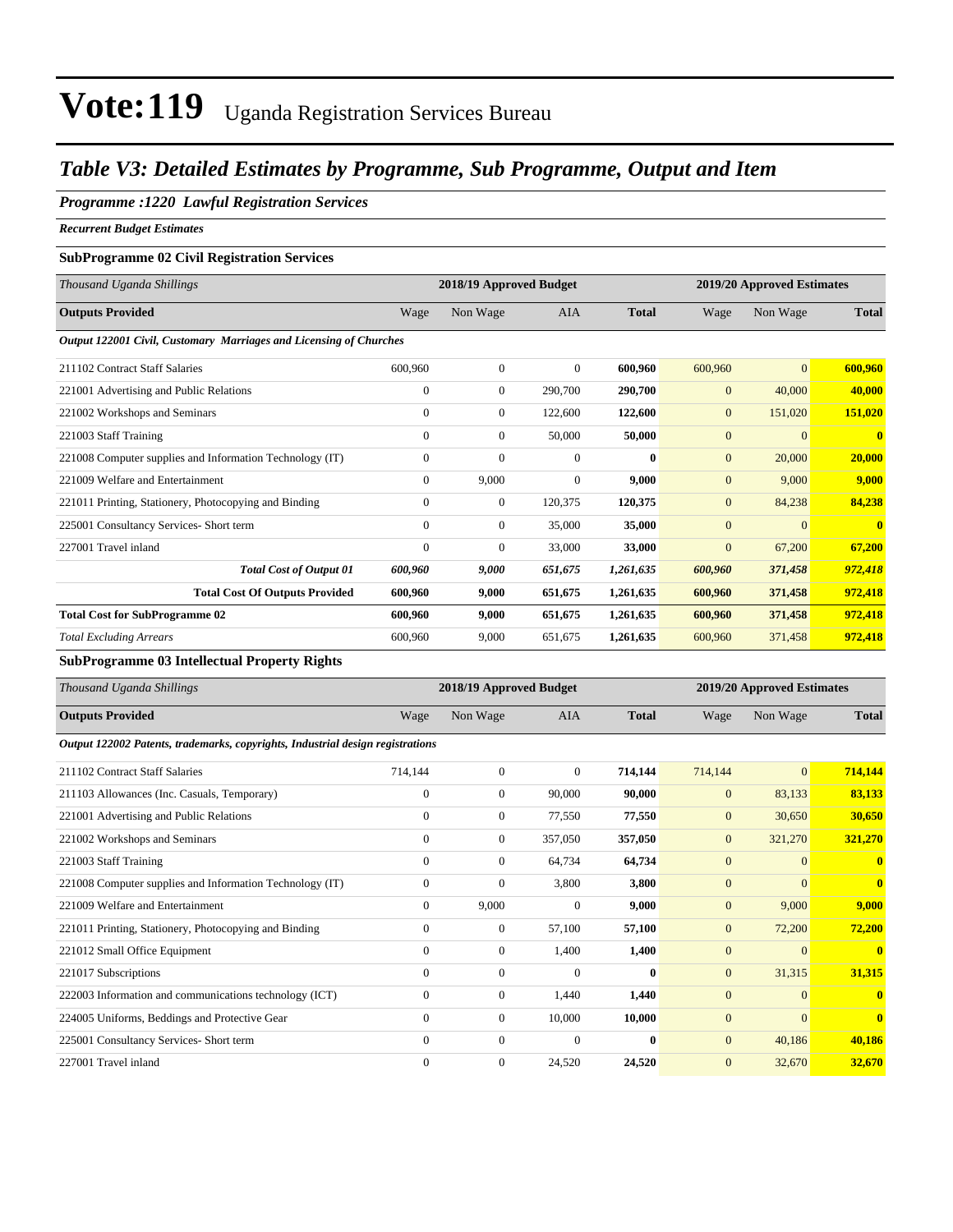| 227002 Travel abroad                  | $\Omega$ |       | 562,408   | 562,408   | $\overline{0}$ | 300,888 | 300,888   |
|---------------------------------------|----------|-------|-----------|-----------|----------------|---------|-----------|
| <b>Total Cost of Output 02</b>        | 714.144  | 9.000 | 1.250.002 | 1,973,146 | 714,144        | 921,312 | 1,635,456 |
| <b>Total Cost Of Outputs Provided</b> | 714.144  | 9.000 | 1.250.002 | 1,973,146 | 714.144        | 921.312 | 1,635,456 |
| <b>Total Cost for SubProgramme 03</b> | 714.144  | 9.000 | 1.250.002 | 1,973,146 | 714.144        | 921.312 | 1,635,456 |
| <b>Total Excluding Arrears</b>        | 714.144  | 9.000 | 1.250.002 | 1,973,146 | 714,144        | 921,312 | 1,635,456 |

#### **SubProgramme 04 Business Registration Services**

| Thousand Uganda Shillings                                             |                | 2018/19 Approved Budget |                |              |                | 2019/20 Approved Estimates |                         |
|-----------------------------------------------------------------------|----------------|-------------------------|----------------|--------------|----------------|----------------------------|-------------------------|
| <b>Outputs Provided</b>                                               | Wage           | Non Wage                | <b>AIA</b>     | <b>Total</b> | Wage           | Non Wage                   | <b>Total</b>            |
| Output 122003 Companies, Business names, Chattels and Legal Documents |                |                         |                |              |                |                            |                         |
| 211102 Contract Staff Salaries                                        | 915,168        | $\overline{0}$          | $\overline{0}$ | 915,168      | 915,168        | $\overline{0}$             | 915,168                 |
| 221001 Advertising and Public Relations                               | $\mathbf{0}$   | $\overline{0}$          | 255,400        | 255,400      | $\mathbf{0}$   | 61,000                     | 61,000                  |
| 221002 Workshops and Seminars                                         | $\mathbf{0}$   | $\overline{0}$          | 239,030        | 239,030      | $\overline{0}$ | 154,169                    | 154,169                 |
| 221003 Staff Training                                                 | $\overline{0}$ | $\overline{0}$          | 145,355        | 145,355      | $\mathbf{0}$   | $\overline{0}$             | $\overline{\mathbf{0}}$ |
| 221008 Computer supplies and Information Technology (IT)              | $\overline{0}$ | $\mathbf{0}$            | $\mathbf{0}$   | $\bf{0}$     | $\mathbf{0}$   | 342,000                    | 342,000                 |
| 221009 Welfare and Entertainment                                      | $\overline{0}$ | 16,800                  | $\mathbf{0}$   | 16,800       | $\mathbf{0}$   | 16,800                     | 16,800                  |
| 221011 Printing, Stationery, Photocopying and Binding                 | 0              | $\boldsymbol{0}$        | 119,277        | 119,277      | $\mathbf{0}$   | 102,155                    | 102,155                 |
| 221012 Small Office Equipment                                         | $\mathbf{0}$   | $\boldsymbol{0}$        | 12,555         | 12,555       | $\mathbf{0}$   | $\overline{0}$             | $\overline{\mathbf{0}}$ |
| 227001 Travel inland                                                  | $\mathbf{0}$   | $\overline{0}$          | 112,000        | 112,000      | $\mathbf{0}$   | 80,000                     | 80,000                  |
| 227002 Travel abroad                                                  | $\mathbf{0}$   | $\boldsymbol{0}$        | 54,450         | 54,450       | $\mathbf{0}$   | 10,000                     | 10,000                  |
| <b>Total Cost of Output 03</b>                                        | 915,168        | 16,800                  | 938,067        | 1,870,035    | 915,168        | 766,124                    | 1,681,292               |
| <b>Total Cost Of Outputs Provided</b>                                 | 915,168        | 16,800                  | 938,067        | 1,870,035    | 915,168        | 766,124                    | 1,681,292               |
| <b>Total Cost for SubProgramme 04</b>                                 | 915,168        | 16,800                  | 938,067        | 1,870,035    | 915,168        | 766,124                    | 1,681,292               |
| <b>Total Excluding Arrears</b>                                        | 915,168        | 16,800                  | 938,067        | 1,870,035    | 915,168        | 766,124                    | 1,681,292               |
| <b>SubProgramme 08 Insolvency Services</b>                            |                |                         |                |              |                |                            |                         |

### *Thousand Uganda Shillings* **2018/19 Approved Budget 2019/20 Approved Estimates Outputs Provided** Wage Non Wage AIA **Total** Wage Non Wage **Total** *Output 122004 Company Liquidation* 211102 Contract Staff Salaries 194,688 0 0 **194,688** 194,688 0 **194,688** *Total Cost of Output 04 194,688 0 0 194,688 194,688 0 194,688* **Total Cost Of Outputs Provided 194,688 0 0 194,688 194,688 0 194,688 Total Cost for SubProgramme 08 194,688 0 0 194,688 194,688 0 194,688** *Total Excluding Arrears* 194,688 0 0 **194,688** 194,688 0 **194,688** N/A **GoU External Fin AIA Total GoU External Fin Total Total Cost for Programme 20 2,459,760 0 2,839,744 5,299,504 4,483,854 0 4,483,854** *Total Excluding Arrears* 2,459,760 0 2,839,744 **5,299,504** 4,483,854 0 **4,483,854**

*Programme :1225 General administration, planning, policy and support services*

*Recurrent Budget Estimates*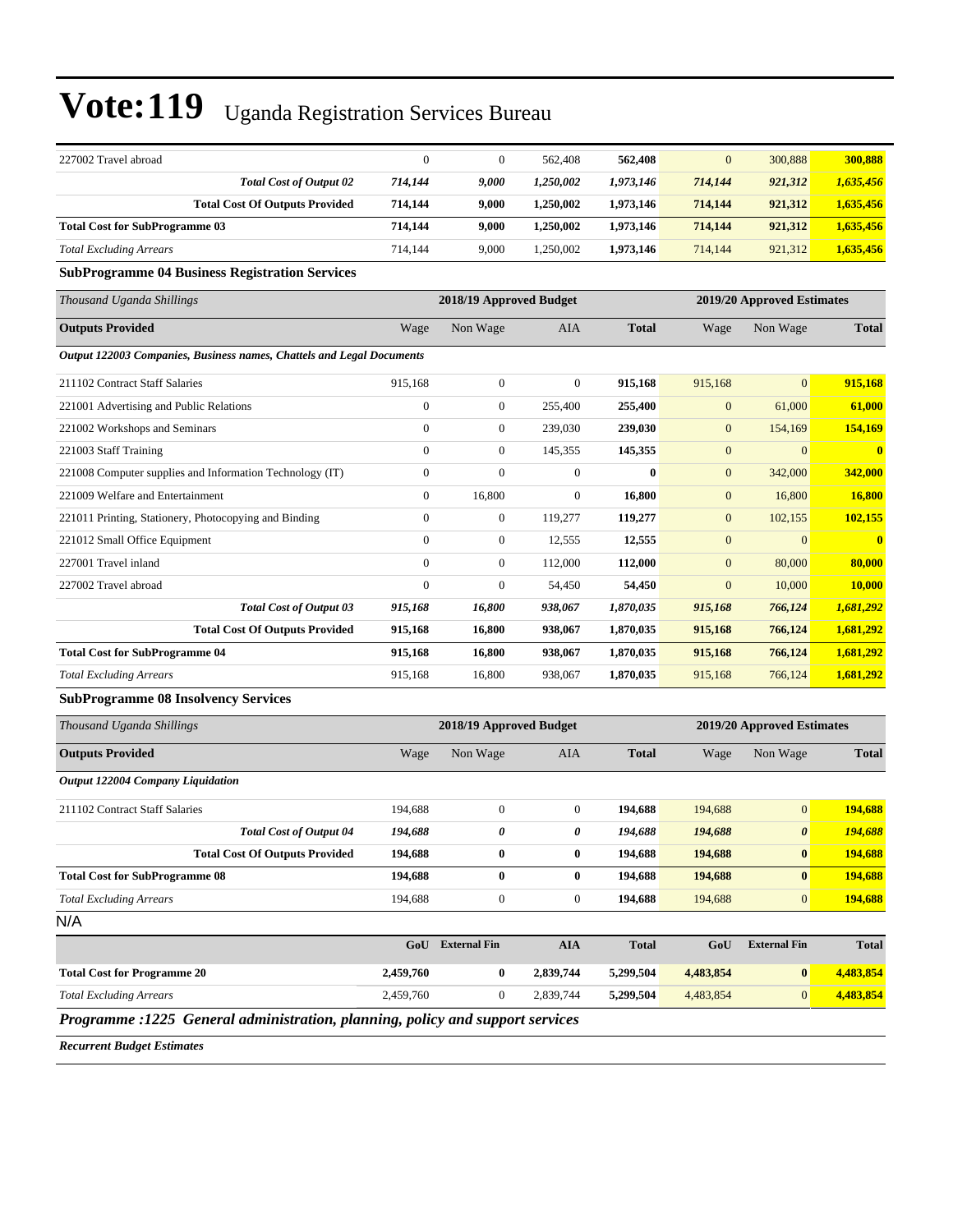### **SubProgramme 01 Office of the Registrar General**

| Thousand Uganda Shillings                                            |                  | 2018/19 Approved Budget |                |              |                  | 2019/20 Approved Estimates |              |
|----------------------------------------------------------------------|------------------|-------------------------|----------------|--------------|------------------|----------------------------|--------------|
| <b>Outputs Provided</b>                                              | Wage             | Non Wage                | <b>AIA</b>     | <b>Total</b> | Wage             | Non Wage                   | <b>Total</b> |
| Output 122501 Policy, Consultation, Planning and Monitoring Services |                  |                         |                |              |                  |                            |              |
| 211102 Contract Staff Salaries                                       | 1,773,312        | $\boldsymbol{0}$        | $\overline{0}$ | 1,773,312    | 1,773,312        | $\overline{0}$             | 1,773,312    |
| 211103 Allowances (Inc. Casuals, Temporary)                          | $\overline{0}$   | 171,600                 | $\Omega$       | 171,600      | $\mathbf{0}$     | 171,600                    | 171,600      |
| 221001 Advertising and Public Relations                              | $\overline{0}$   | $\boldsymbol{0}$        | $\overline{0}$ | $\bf{0}$     | $\mathbf{0}$     | 364,300                    | 364,300      |
| 221002 Workshops and Seminars                                        | $\overline{0}$   | $\boldsymbol{0}$        | 41,520         | 41,520       | $\mathbf{0}$     | 145,130                    | 145,130      |
| 221003 Staff Training                                                | $\overline{0}$   | $\mathbf{0}$            | 40.000         | 40.000       | $\mathbf{0}$     | 129,276                    | 129,276      |
| 221008 Computer supplies and Information Technology (IT)             | $\overline{0}$   | $\mathbf{0}$            | 400,350        | 400,350      | $\mathbf{0}$     | 747,790                    | 747,790      |
| 221009 Welfare and Entertainment                                     | $\overline{0}$   | 69,600                  | $\overline{0}$ | 69.600       | $\mathbf{0}$     | 71,400                     | 71,400       |
| 221011 Printing, Stationery, Photocopying and Binding                | $\overline{0}$   | $\boldsymbol{0}$        | 104,657        | 104,657      | $\boldsymbol{0}$ | 235,065                    | 235,065      |
| 221017 Subscriptions                                                 | $\overline{0}$   | $\overline{0}$          | $\Omega$       | $\mathbf{0}$ | $\overline{0}$   | 24,000                     | 24,000       |
| 222003 Information and communications technology (ICT)               | $\boldsymbol{0}$ | 10,000                  | 138,200        | 148,200      | $\boldsymbol{0}$ | 373,400                    | 373,400      |
| 223004 Guard and Security services                                   | $\Omega$         | $\mathbf{0}$            | $\Omega$       | $\mathbf{0}$ | $\mathbf{0}$     | 21,600                     | 21,600       |
| 225001 Consultancy Services- Short term                              | $\overline{0}$   | $\mathbf{0}$            | 20,000         | 20.000       | $\mathbf{0}$     | 50,000                     | 50,000       |
| 227001 Travel inland                                                 | $\Omega$         | $\mathbf{0}$            | $\Omega$       | $\mathbf{0}$ | $\overline{0}$   | 26,400                     | 26,400       |
| 282101 Donations                                                     | $\Omega$         | $\mathbf{0}$            | $\Omega$       | $\mathbf{0}$ | $\Omega$         | 30,000                     | 30,000       |
| 282102 Fines and Penalties/ Court wards                              | $\overline{0}$   | $\mathbf{0}$            | $\overline{0}$ | $\bf{0}$     | $\overline{0}$   | 80,000                     | 80,000       |
| <b>Total Cost of Output 01</b>                                       | 1,773,312        | 251,200                 | 744,727        | 2,769,239    | 1,773,312        | 2,469,961                  | 4,243,273    |
| <b>Total Cost Of Outputs Provided</b>                                | 1,773,312        | 251,200                 | 744,727        | 2,769,239    | 1,773,312        | 2,469,961                  | 4,243,273    |
| <b>Total Cost for SubProgramme 01</b>                                | 1,773,312        | 251,200                 | 744,727        | 2,769,239    | 1,773,312        | 2,469,961                  | 4,243,273    |
| <b>Total Excluding Arrears</b>                                       | 1,773,312        | 251,200                 | 744,727        | 2,769,239    | 1,773,312        | 2,469,961                  | 4,243,273    |
| <b>SubProgramme 05 Finance and Administration</b>                    |                  |                         |                |              |                  |                            |              |

| Thousand Uganda Shillings                                            |                | 2018/19 Approved Budget |                |              |                  | 2019/20 Approved Estimates |              |
|----------------------------------------------------------------------|----------------|-------------------------|----------------|--------------|------------------|----------------------------|--------------|
|                                                                      |                |                         |                |              |                  |                            |              |
| <b>Outputs Provided</b>                                              | Wage           | Non Wage                | <b>AIA</b>     | <b>Total</b> | Wage             | Non Wage                   | <b>Total</b> |
| Output 122501 Policy, Consultation, Planning and Monitoring Services |                |                         |                |              |                  |                            |              |
| 211102 Contract Staff Salaries                                       | 1,940,237      | $\overline{0}$          | $\overline{0}$ | 1,940,237    | 3,369,403        | $\overline{0}$             | 3,369,403    |
| 211103 Allowances (Inc. Casuals, Temporary)                          | $\overline{0}$ | $\mathbf{0}$            | 1,735,200      | 1,735,200    | $\mathbf{0}$     | 2,762,507                  | 2,762,507    |
| 212101 Social Security Contributions                                 | $\overline{0}$ | 726,750                 | $\mathbf{0}$   | 726,750      | $\overline{0}$   | 843,772                    | 843,772      |
| 213001 Medical expenses (To employees)                               | $\mathbf{0}$   | 201,865                 | 553,635        | 755,500      | $\mathbf{0}$     | 758,112                    | 758,112      |
| 213002 Incapacity, death benefits and funeral expenses               | $\mathbf{0}$   | $\overline{0}$          | $\mathbf{0}$   | $\mathbf{0}$ | $\mathbf{0}$     | 22,267                     | 22,267       |
| 213004 Gratuity Expenses                                             | $\overline{0}$ | 1,816,875               | 331,532        | 2,148,407    | $\mathbf{0}$     | 2,080,941                  | 2,080,941    |
| 221002 Workshops and Seminars                                        | $\overline{0}$ | $\mathbf{0}$            | 213,185        | 213,185      | $\overline{0}$   | 289,450                    | 289,450      |
| 221003 Staff Training                                                | $\overline{0}$ | 50,400                  | 183,709        | 234,109      | $\overline{0}$   | 248,488                    | 248,488      |
| 221004 Recruitment Expenses                                          | $\Omega$       | $\Omega$                | 30,000         | 30,000       | $\mathbf{0}$     | 30,000                     | 30,000       |
| 221009 Welfare and Entertainment                                     | $\mathbf{0}$   | 27,600                  | 50,250         | 77,850       | $\overline{0}$   | 782,645                    | 782,645      |
| 221011 Printing, Stationery, Photocopying and Binding                | $\overline{0}$ | 116,252                 | 22,492         | 138,744      | $\overline{0}$   | 45,696                     | 45,696       |
| 221012 Small Office Equipment                                        | $\mathbf{0}$   | 6,000                   | $\Omega$       | 6,000        | $\mathbf{0}$     | 6,000                      | 6,000        |
| 223003 Rent – (Produced Assets) to private entities                  | $\mathbf{0}$   | 1,879,000               | 2,336,478      | 4,215,478    | $\overline{0}$   | 1,456,759                  | 1,456,759    |
| 223004 Guard and Security services                                   | $\mathbf{0}$   | 135,000                 | $\mathbf{0}$   | 135,000      | $\boldsymbol{0}$ | 93,600                     | 93,600       |
| 223005 Electricity                                                   | $\mathbf{0}$   | 40,000                  | 140,000        | 180,000      | $\boldsymbol{0}$ | 216,000                    | 216,000      |
| 224004 Cleaning and Sanitation                                       | $\mathbf{0}$   | 54,000                  | $\Omega$       | 54,000       | $\boldsymbol{0}$ | 90,000                     | 90,000       |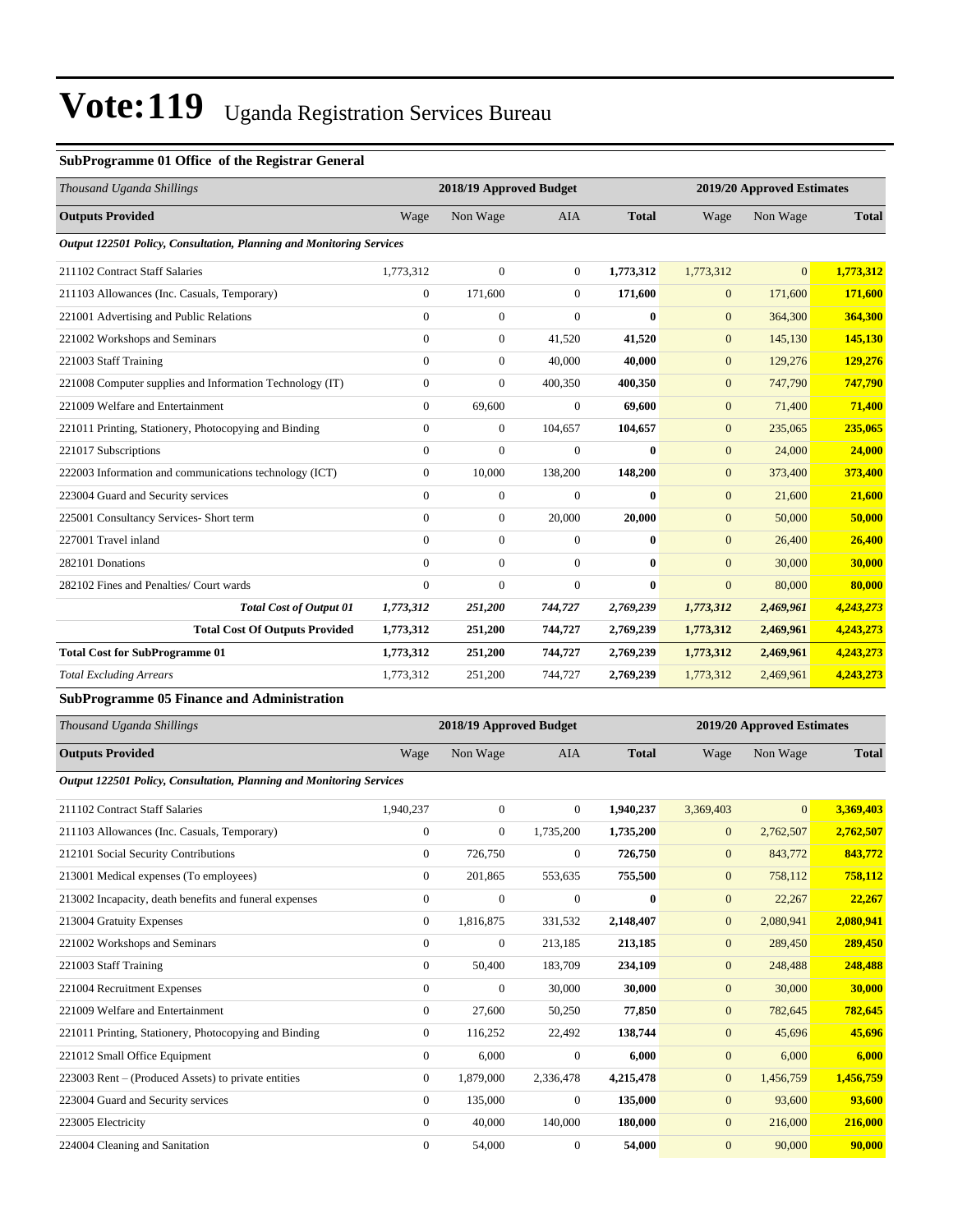| 224005 Uniforms, Beddings and Protective Gear                        | $\boldsymbol{0}$ | $\mathbf{0}$            | $\theta$         | $\bf{0}$                   | $\overline{0}$   | 7,280                      | 7,280          |
|----------------------------------------------------------------------|------------------|-------------------------|------------------|----------------------------|------------------|----------------------------|----------------|
| 225001 Consultancy Services- Short term                              | $\overline{0}$   | $\mathbf{0}$            | $\theta$         | $\bf{0}$                   | $\boldsymbol{0}$ | 107,208                    | 107,208        |
| 227001 Travel inland                                                 | $\boldsymbol{0}$ | 29,727                  | 109,863          | 139,590                    | $\mathbf{0}$     | 164,000                    | 164,000        |
| 227002 Travel abroad                                                 | $\boldsymbol{0}$ | $\boldsymbol{0}$        | 80,000           | 80,000                     | $\mathbf{0}$     | 150,000                    | 150,000        |
| 227004 Fuel, Lubricants and Oils                                     | $\boldsymbol{0}$ | 77,400                  | 393,000          | 470,400                    | $\overline{0}$   | 543,300                    | 543,300        |
| 228002 Maintenance - Vehicles                                        | $\overline{0}$   | 75,600                  | 20,160           | 95,760                     | $\overline{0}$   | 239,920                    | 239,920        |
| 228003 Maintenance – Machinery, Equipment & Furniture                | $\boldsymbol{0}$ | $\boldsymbol{0}$        | 20,000           | 20,000                     | $\boldsymbol{0}$ | 12,000                     | 12,000         |
| Total Cost of Output 01                                              | 1,940,237        | 5,236,469               | 6,219,504        | 13,396,209                 | 3,369,403        | 10,949,945                 | 14,319,348     |
| <b>Total Cost Of Outputs Provided</b>                                | 1,940,237        | 5,236,469               | 6,219,504        | 13,396,209                 | 3,369,403        | 10,949,945                 | 14,319,348     |
| Arrears                                                              | Wage             | Non Wage                | AIA              | <b>Total</b>               | Wage             | Non Wage                   | <b>Total</b>   |
| Output 122599 Arrears                                                |                  |                         |                  |                            |                  |                            |                |
| 321605 Domestic arrears (Budgeting)                                  | $\boldsymbol{0}$ | 174,520                 | $\boldsymbol{0}$ | 174,520                    | $\overline{0}$   | 1,426,440                  | 1,426,440      |
| <b>Total Cost of Output 99</b>                                       | 0                | 174,520                 | 0                | 174,520                    | 0                | 1,426,440                  | 1,426,440      |
| <b>Total Cost Of Arrears</b>                                         | 0                | 174,520                 | $\bf{0}$         | 174,520                    | $\bf{0}$         | 1,426,440                  | 1,426,440      |
| <b>Total Cost for SubProgramme 05</b>                                | 1,940,237        | 5,410,989               | 6,219,504        | 13,570,730                 | 3,369,403        | 12,376,385                 | 15,745,788     |
| <b>Total Excluding Arrears</b>                                       | 1,940,237        | 5,236,469               | 6,219,504        | 13,396,209                 | 3,369,403        | 10,949,945                 | 14,319,348     |
| <b>SubProgramme 06 Regional Offices</b>                              |                  |                         |                  |                            |                  |                            |                |
| Thousand Uganda Shillings                                            |                  | 2018/19 Approved Budget |                  | 2019/20 Approved Estimates |                  |                            |                |
| <b>Outputs Provided</b>                                              | Wage             | Non Wage                | AIA              | <b>Total</b>               | Wage             | Non Wage                   | <b>Total</b>   |
| Output 122501 Policy, Consultation, Planning and Monitoring Services |                  |                         |                  |                            |                  |                            |                |
| 211102 Contract Staff Salaries                                       | 1,110,984        | $\boldsymbol{0}$        | $\theta$         | 1,110,984                  | 1,110,984        | $\mathbf{0}$               | 1,110,984      |
| 221001 Advertising and Public Relations                              | $\boldsymbol{0}$ | $\boldsymbol{0}$        | 64,200           | 64,200                     | $\boldsymbol{0}$ | $\mathbf{0}$               | $\bf{0}$       |
| 221002 Workshops and Seminars                                        | $\boldsymbol{0}$ | $\boldsymbol{0}$        | 138,800          | 138,800                    | $\boldsymbol{0}$ | $\mathbf{0}$               | $\bf{0}$       |
| 221008 Computer supplies and Information Technology (IT)             | $\boldsymbol{0}$ | $\mathbf{0}$            | $\mathbf{0}$     | $\bf{0}$                   | $\mathbf{0}$     | 80,000                     | 80,000         |
| 221009 Welfare and Entertainment                                     | $\boldsymbol{0}$ | 50,400                  | $\mathbf{0}$     | 50,400                     | $\mathbf{0}$     | 50,400                     | 50,400         |
| 221011 Printing, Stationery, Photocopying and Binding                | $\boldsymbol{0}$ | 38,400                  | $\mathbf{0}$     | 38,400                     | $\mathbf{0}$     | 128,176                    | 128,176        |
| 224004 Cleaning and Sanitation                                       | $\boldsymbol{0}$ | 42,000                  | $\theta$         | 42,000                     | $\mathbf{0}$     | $\mathbf{0}$               | $\bf{0}$       |
| 227001 Travel inland                                                 | $\overline{0}$   | $\boldsymbol{0}$        | 185,653          | 185,653                    | $\boldsymbol{0}$ | 160,000                    | <b>160,000</b> |
| 227004 Fuel, Lubricants and Oils                                     | $\boldsymbol{0}$ | 57,600                  | 48,000           | 105,600                    | $\mathbf{0}$     | $\mathbf{0}$               | $\bf{0}$       |
| 228002 Maintenance - Vehicles                                        | 0                | 14,400                  | 2,880            | 17,280                     | $\mathbf{0}$     | 19,920                     | <b>19,920</b>  |
| 228003 Maintenance – Machinery, Equipment & Furniture                | $\boldsymbol{0}$ | $\boldsymbol{0}$        | 1,152            | 1,152                      | $\boldsymbol{0}$ | 5,760                      | 5,760          |
| Total Cost of Output 01                                              | 1,110,984        | 202,800                 | 440,685          | 1,754,469                  | 1,110,984        | 444,256                    | 1,555,240      |
| <b>Total Cost Of Outputs Provided</b>                                | 1,110,984        | 202,800                 | 440,685          | 1,754,469                  | 1,110,984        | 444,256                    | 1,555,240      |
| <b>Total Cost for SubProgramme 06</b>                                | 1,110,984        | 202,800                 | 440,685          | 1,754,469                  | 1,110,984        | 444,256                    | 1,555,240      |
| <b>Total Excluding Arrears</b>                                       | 1,110,984        | 202,800                 | 440,685          | 1,754,469                  | 1,110,984        | 444,256                    | 1,555,240      |
| <b>SubProgramme 07 Internal Audit</b>                                |                  |                         |                  |                            |                  |                            |                |
| Thousand Uganda Shillings                                            |                  | 2018/19 Approved Budget |                  |                            |                  | 2019/20 Approved Estimates |                |
| <b>Outputs Provided</b>                                              | Wage             | Non Wage                | AIA              | <b>Total</b>               | Wage             | Non Wage                   | <b>Total</b>   |
| Output 122501 Policy, Consultation, Planning and Monitoring Services |                  |                         |                  |                            |                  |                            |                |
| 211102 Contract Staff Salaries                                       | 300,864          | $\boldsymbol{0}$        | $\boldsymbol{0}$ | 300,864                    | 300,864          | $\boldsymbol{0}$           | 300,864        |
| 221003 Staff Training                                                | 0                | $\boldsymbol{0}$        | 7,500            | 7,500                      | $\mathbf{0}$     | 37,390                     | 37,390         |
| 221009 Welfare and Entertainment                                     | $\boldsymbol{0}$ | 6,000                   | $\boldsymbol{0}$ | 6,000                      | $\boldsymbol{0}$ | 6,000                      | 6,000          |
| 221011 Printing, Stationery, Photocopying and Binding                | $\boldsymbol{0}$ | $\boldsymbol{0}$        | 7,171            | 7,171                      | $\mathbf{0}$     | 7,203                      | 7,203          |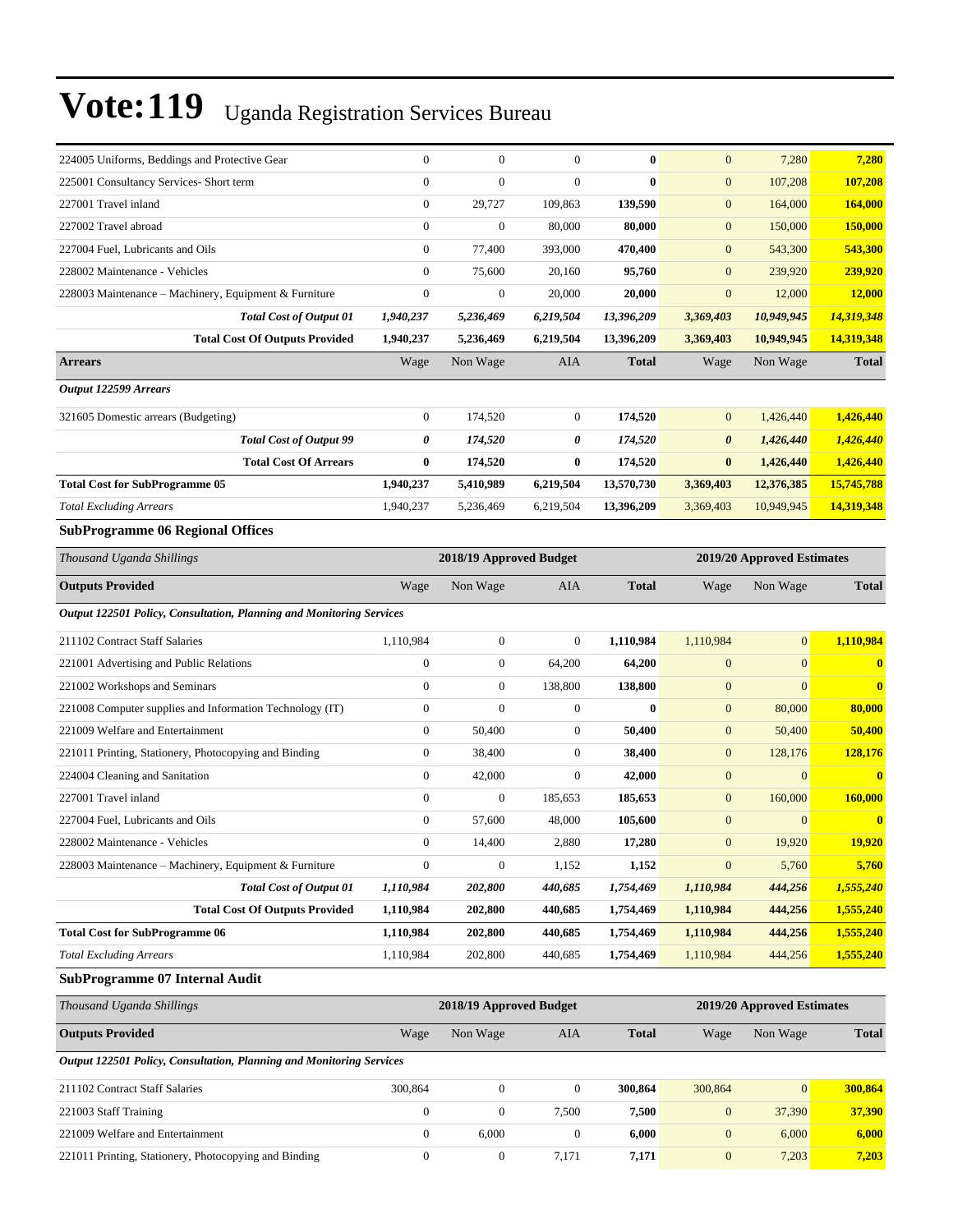| 221012 Small Office Equipment         | $\theta$ | $\mathbf{0}$ | 0       | $\mathbf{0}$ | $\mathbf{0}$ | 705     | 705     |
|---------------------------------------|----------|--------------|---------|--------------|--------------|---------|---------|
| 221017 Subscriptions                  | $\Omega$ | $\mathbf{0}$ | 0       | $\mathbf{0}$ | $\mathbf{0}$ | 41,300  | 41,300  |
| 227001 Travel inland                  |          | $\mathbf{0}$ | 88,000  | 88,000       | $\mathbf{0}$ | 76,000  | 76,000  |
| <b>Total Cost of Output 01</b>        | 300.864  | 6.000        | 102.671 | 409,535      | 300,864      | 168,598 | 469,462 |
| <b>Total Cost Of Outputs Provided</b> | 300.864  | 6.000        | 102.671 | 409.535      | 300,864      | 168.598 | 469,462 |
| <b>Total Cost for SubProgramme 07</b> | 300.864  | 6.000        | 102.671 | 409.535      | 300,864      | 168,598 | 469,462 |
| <b>Total Excluding Arrears</b>        | 300,864  | 6.000        | 102.671 | 409.535      | 300.864      | 168,598 | 469,462 |

*Development Budget Estimates*

### **Project 1431 Institutional Support to URSB**

| Thousand Uganda Shillings                                               |                               | 2018/19 Approved Budget |            |              |            | 2019/20 Approved Estimates    |              |
|-------------------------------------------------------------------------|-------------------------------|-------------------------|------------|--------------|------------|-------------------------------|--------------|
| <b>Capital Purchases</b>                                                | <b>GoU Dev't External Fin</b> |                         | <b>AIA</b> | <b>Total</b> |            | <b>GoU Dev't External Fin</b> | <b>Total</b> |
| Output 122576 Purchase of office and ICT equipment including software   |                               |                         |            |              |            |                               |              |
| 312213 ICT Equipment                                                    | $\mathbf{0}$                  | $\overline{0}$          | 202,670    | 202,670      | 374,150    | $\overline{0}$                | 374,150      |
| Total Cost Of Output 122576                                             | 0                             | 0                       | 202,670    | 202,670      | 374,150    | $\boldsymbol{\theta}$         | 374,150      |
| Output 122578 Purchase of office and Residential Furniture and Fittings |                               |                         |            |              |            |                               |              |
| 312203 Furniture & Fixtures                                             | $\overline{0}$                | $\overline{0}$          | $\Omega$   | $\mathbf{0}$ | 30,850     | $\mathbf{0}$                  | 30,850       |
| Total Cost Of Output 122578                                             | 0                             | 0                       | 0          | 0            | 30,850     | $\boldsymbol{\theta}$         | 30,850       |
| <b>Total Cost for Capital Purchases</b>                                 | 0                             | 0                       | 202,670    | 202,670      | 405,000    | $\overline{0}$                | 405,000      |
| <b>Total Cost for Project: 1431</b>                                     | $\overline{0}$                | $\overline{0}$          | 202,670    | 202,670      | 405,000    | $\overline{0}$                | 405,000      |
| <b>Total Excluding Arrears</b>                                          | $\overline{0}$                | $\boldsymbol{0}$        | 202,670    | 202,670      | 405,000    | $\Omega$                      | 405,000      |
|                                                                         | GoU                           | <b>External Fin</b>     | <b>AIA</b> | <b>Total</b> | GoU        | <b>External Fin</b>           | <b>Total</b> |
| <b>Total Cost for Programme 25</b>                                      | 10,996,386                    | 0                       | 7,710,256  | 18,706,642   | 22,418,763 | $\bf{0}$                      | 22,418,763   |
| <b>Total Excluding Arrears</b>                                          | 10,821,865                    | $\overline{0}$          | 7,710,256  | 18,532,122   | 20,992,323 | $\Omega$                      | 20,992,323   |
|                                                                         | GoU                           | <b>External Fin</b>     | <b>AIA</b> | <b>Total</b> | GoU        | <b>External Fin.</b>          | <b>Total</b> |
| <b>Grand Total for Vote 119</b>                                         | 13,456,146                    | 0                       | 10,550,000 | 24,006,146   | 26,902,617 | $\bf{0}$                      | 26,902,617   |
| <b>Total Excluding Arrears</b>                                          | 13,281,625                    | $\overline{0}$          | 10,550,000 | 23,831,625   | 25,476,177 | $\overline{0}$                | 25,476,177   |